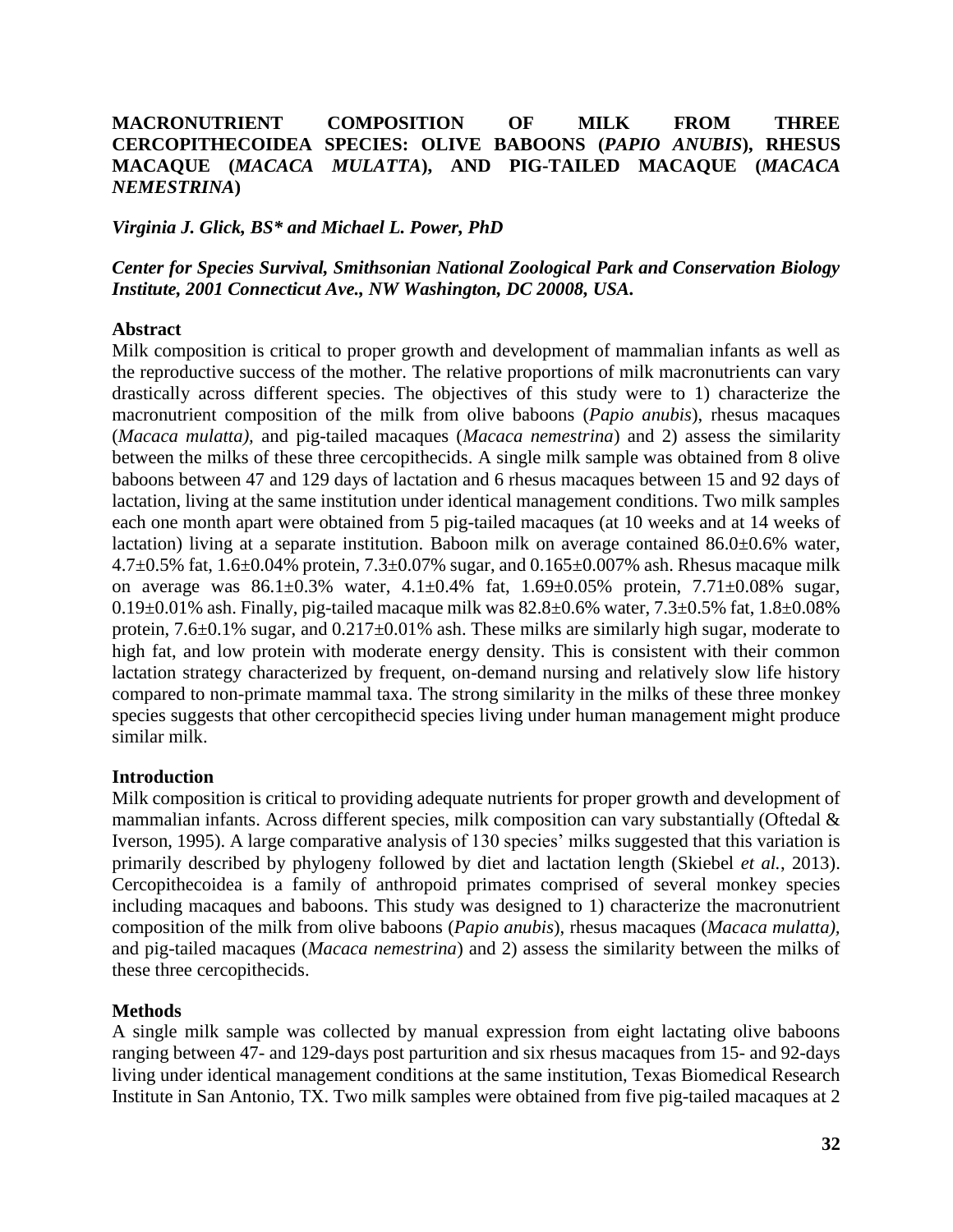months (70-72 days) and 3 months (98-100 days) post parturition living at a breeding colony in Mesa, Arizona managed by the Washington National Primate Research Center. Macronutrient composition (water, fat, protein sugar, and mineral) was determined using standard techniques that have been validated using over 200 mammal species at the Nutrition Laboratory at the Smithsonian National Zoological Park (Hood *et al.*, 2009). Gross energy was calculated from the macronutrient composition as the sum of energy provided by protein, fat, and sugar using the following energy values: 5.86 kcal/g for protein, 9.11 kcal/g for fat, and 3.95 kcal/g for sugar (Perrin, 1958). Results are presented as the average for the species  $\pm$  standard error of the mean (SEM).

Milk constituents were compared between species using Bonferroni correction for multiple comparisons. Correlation was used to examine the relationships among constituents. A *P-*value of 0.05 or less was considered to indicate a significant effect.

## **Results**

The mean values for all milk constituents by species are given in Table 1. Baboon milk demonstrated strong similarity in composition to rhesus macaque milk, though with slightly lower sugar content. However, there was no statistical difference between baboon and rhesus macaque milk in the proportions of energy from fat, sugar, and protein.

Pig-tailed macaque milk was higher than the other species in fat  $(7.3\pm0.5\%; P < 0.01)$  and GE  $(1.1\pm0.04 \text{ kcal/g}; P < 0.01)$ , was intermediate in sugar, but did no differ from the other species in protein content (Table 1). Ash content of pig-tailed macaque milk was higher than baboon milk but not different from rhesus macaque milk. There was no difference in milk calcium and phosphorus content between any species. On average pig-tailed milk had the highest proportion of energy from fat and lowest from sugar and protein; however, the differences were only significant between the two macaque species (Table 1).

Fat provided the most milk energy and protein the least for all three species (Figure 1). Milks higher in energy had a greater proportion of energy from fat, both within and between species ( $r >$ 0.95,  $P < 0.001$  for all comparisons).

# **Discussion**

The contributions to milk gross energy from fat and sugar were greater and more variable than the contribution from protein for baboons and both macaque species. Milk that was higher energy had a larger proportion of energy coming from fat. The low protein content on an energy basis is representative of the relatively slow growth rate and life history of cercopithecids monkey species compared to many other non-primate mammal taxa. Across all three species the combined average percent of gross energy from protein (11.2±0.004%**)** was less than protein milk energy of platyrrhine species (16.0–23.2%; Milligan 2007, 2010; Milligan *et al.*, 2008; Power *et al.*, 2002, 2008), indicative of their slower growth rates compared to these monkeys (Kirkwood, 1985).

The milks were also high in water content, which is consistent with their common lactation strategy. These monkeys carry their infants allowing for frequent, on-demand nursing. Increased suckling stimulates lactose production and osmotically draws water into the mammary gland. Other mammals that share this lactation strategy produce similarly dilute milks with high sugar (Shaul, 1962) while mammal species with near opposite lactation strategies, such as leaving their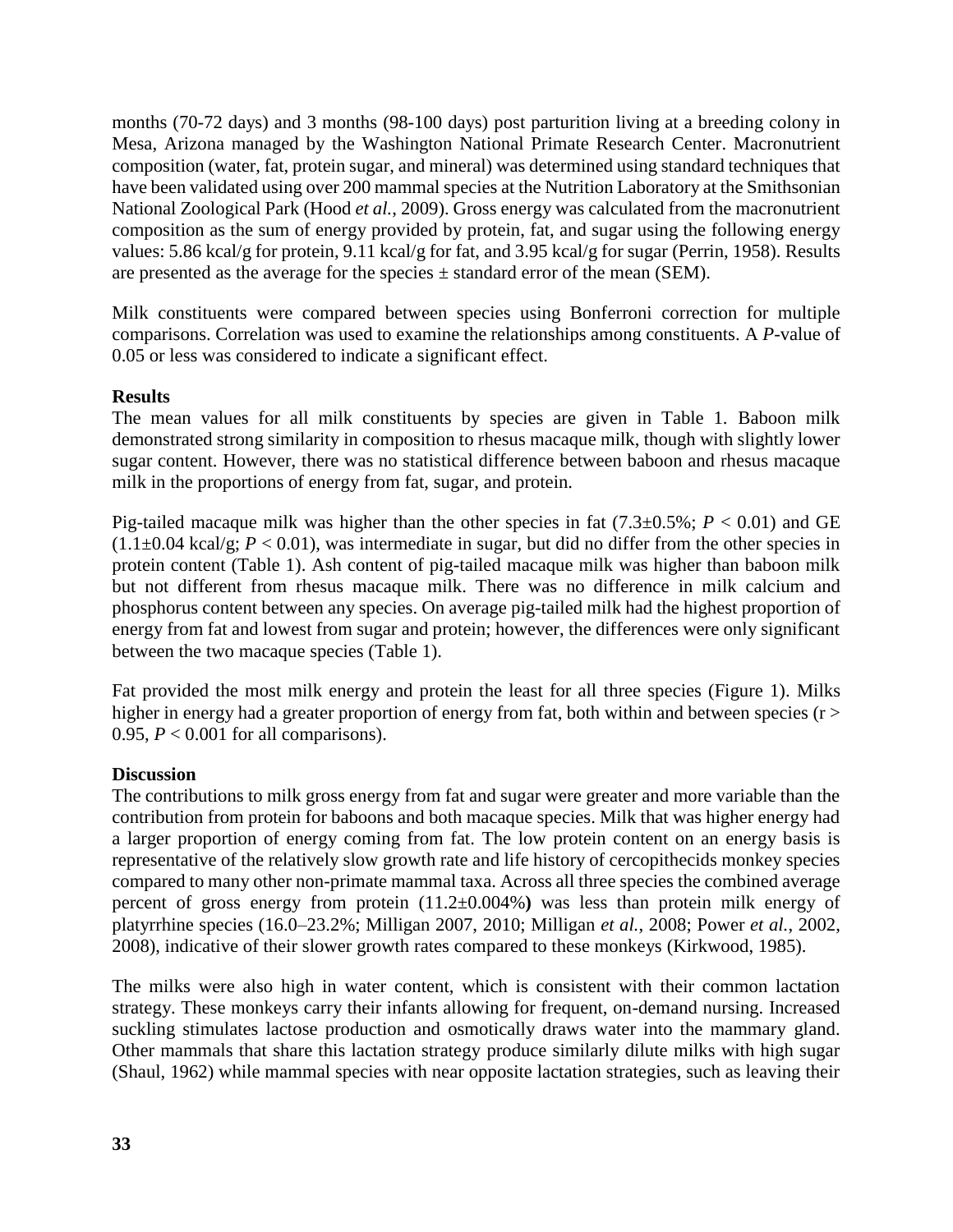young in a burrow or nest for an extended time between nursing, produce higher energy milks with greater fat content (Iverson, 2007; Hinde & Milligan, 2011; Tilden & Oftedal, 1997).

Higher fat content results in greater energy density. The pig-tailed macaque milk had the highest gross energy  $(1.1\pm0.04 \text{ kcal/g})$  among the three species and, notably, also had the greatest percentage of energy coming from fat (61.6±1.9%). The pig-tailed macaque samples ranged from 4.8% to 11.3% fat. More observation and research into lactation of this species is necessary to understand the source of this variation but some factors may be limited sample size, maternal body condition, maternal diet, or specific management practices at the individual institution.

Previously published data for rhesus macaque milk using much larger sample sizes are similar to the results reported here (Hinde, 2007; Hinde *et al.*, 2009, 2013). Published baboon milk values (Buss, 1968) were similar to our results. To our knowledge, this is the first report of the macronutrient composition of milk from pig-tailed macaques.

## **Conclusions**

These milks can broadly be described as high sugar, moderate to high fat, and low protein milk with moderate energy density, which is consistent with their common lactation strategy characterized by frequent, on-demand nursing and relatively slow life history compared to nonprimate mammal taxa (Iverson, 2007; Hinde & Milligan, 2011; Shaul, 1962). These data show strong similarity between baboon and macaque milk compositions and imply that other cercopithecid species living under human management might produce similar milk.

## **Acknowledgements**

The project was supported in part by a Smithsonian Scholarly Studies award (MLP).

# **Literature cited**

- Buss D (1968) Gross composition and variation of the components of baboon milk during natural lactation. *J Nutr* 96(4): 421-426.
- Hinde K. (2007) First-time macaque mothers bias milk composition in favor of sons. *Curr Biol*  17(22): R958-R959.
- Hinde K, Foster AB, Landis LM, Rendina D, Oftedal OT, and Power ML (2013). Brief communication: Daughter dearest: Sex-biased calcium in mother's milk among rhesus macaques. *Am J Phys Anthropol* 151(1): 144-150.
- Hinde K and Milligan L (2011) Primate milk: Proximate mechanisms and ultimate perspectives. *Evol Anthropol* 20(1): 9-23.
- Hinde K, Power ML, and Oftedal OT (2009) Rhesus macaque milk: magnitude, sources, and consequences of individual variation over lactation. *Am J Phys Anthropol* 138(2): 148-157.
- Hood WR; Volture MB; Oftedal OT (2009) Methods of measuring milk composition and yield in small mammals. In: Kunz, TH; Parsons, S, Eds. Ecological and Behavioral Methods for the Study of Bats. pp 529-553.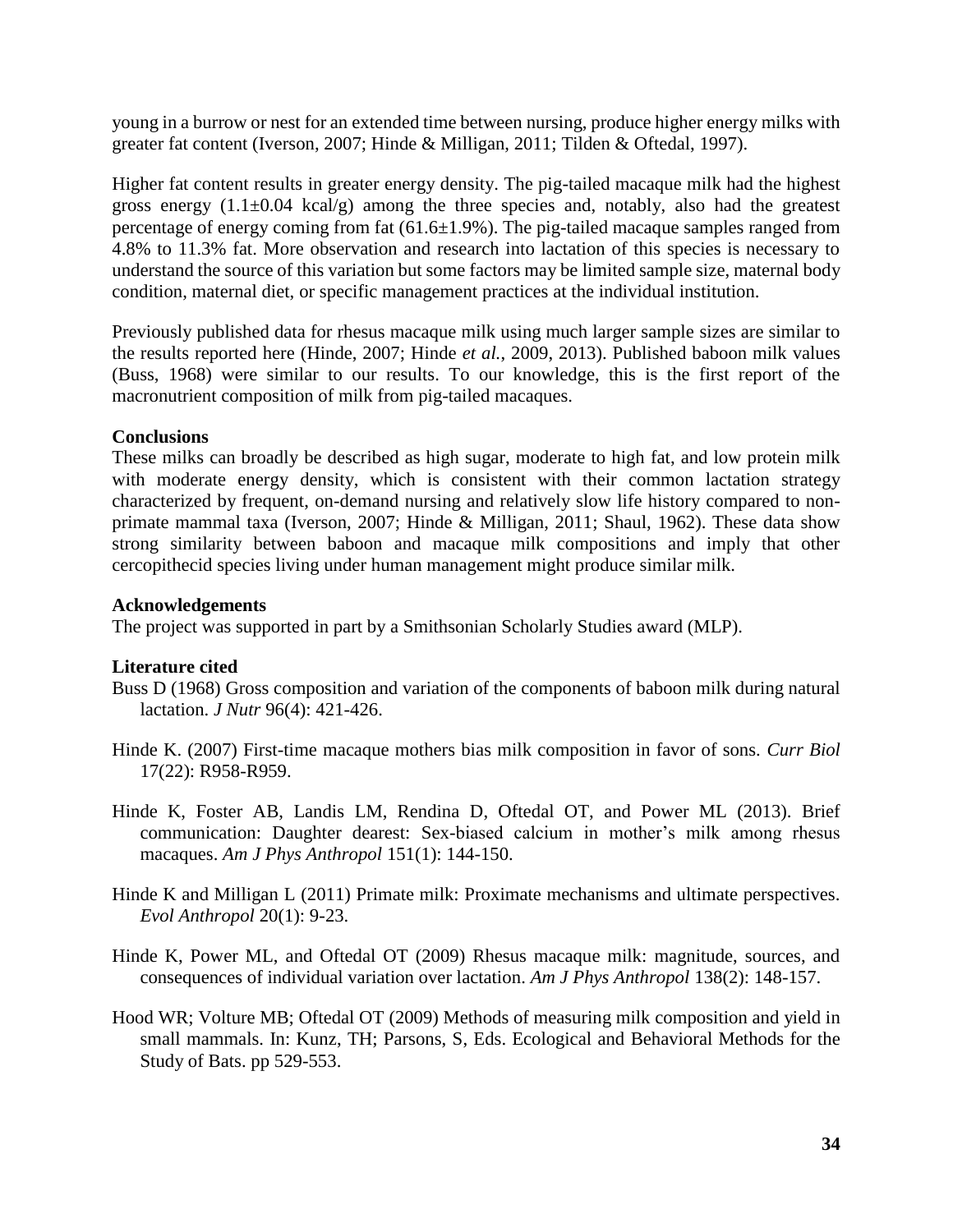- Iverson, S (2007) Milk composition and lactation strategies across mammalian taxa: implications for hand-rearing neonates. In: Ward A, Hunt A, Maslanka M, Eds. *Proceedings of the Seventh Conference on Zoo and Wildlife Nutrition*, AZA Nutrition Advisory Group, Knoxville, TN. pp 1-7.
- Kirkwood JK (1985) Patterns of growth in primates. *J Zool* 205(1): 123-136.
- Milligan L (2007) Nonhuman primate milk composition: Relationship to phylogeny, ontogeny, and ecology. Doctoral Thesis, University of Arizona. 1-401.
- Milligan L, Gibson SV, Williams LE, and Power ML (2008) The composition of milk from Bolivian squirrel monkeys (*Saimiri boliviensis boliviensis*). *Am J Primatol* 70(1): 35-43.
- Milligan L (2010) Milk composition of captive tufted capuchins (*Cebus apella)*. *Am J Primatol* 72(1): 81-86.
- Oftedal OT and Iverson SJ (1995) Phylogenetic variation in the gross composition of milks. RG Jensen, Ed. The Handbook of Milk Composition. pp 749-789.
- Power ML, Oftedal OT, and Tardif SD (2002) Does the milk of callitrichid monkeys differ from that of larger anthropoids? *Am J Primatol* 56(2): 117-127.
- Power ML, Verona CE, Ruiz-Miranda C, and Oftedal OT (2008) The composition of milk from free-living common marmosets (Callithrix jacchus) in Brazil. *Am J Primatol* 70(1): 78-83.
- Perrin D (1958) The calorific value of milk of different species. *J Dairy Res* 25(2): 215-220.
- Shaul B (1962) The composition of the milk of wild animals. *Int Zoo Yearb* 4: 333-342.
- Skibiel A; Downing L, Orr T; Hood R (2013) The evolution of the nutrient composition of mammalian milks. *J Anim Ecol* 82(6): 1254-1264.
- Tilden CD; Oftedal OT. (1997). Milk composition reflects patterns of maternal care in prosimian primates. *Am J Primatol* 41(3): 195-211.